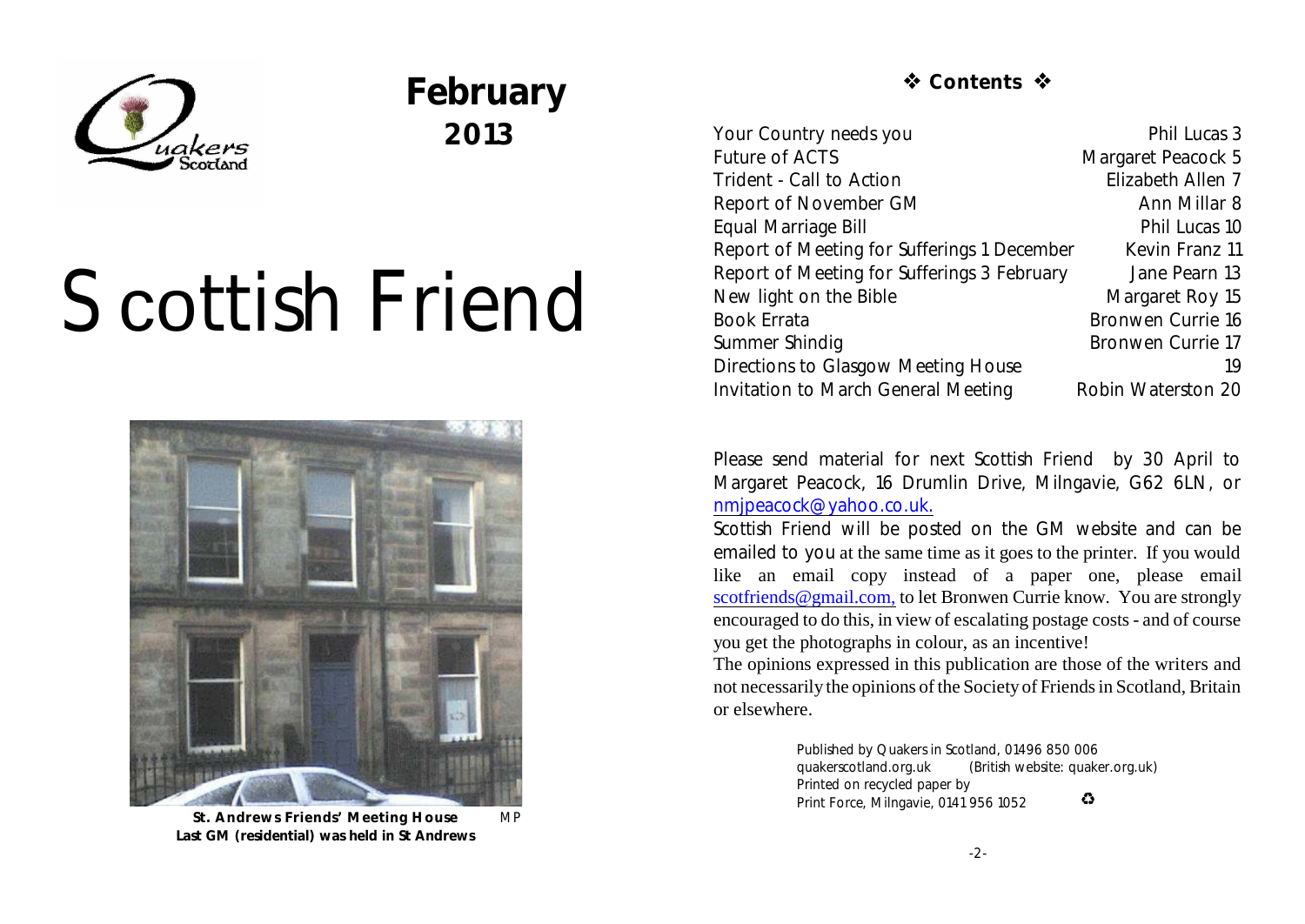General Meeting for Scotland has a new Parliamentary Liaison Function Group responsible for advocacy work with the Scottish Parliament on issues of concern to Quakers. Its tasks include monitoring the Parliament's work to identify issues of interest and concern to us and liaising with the work of Britain Yearly Meeting to ensure our work with Holyrood and Westminster are co-ordinated where this is appropriate. But the following part of our remit is equally important:

**To monitor the experience and interests of Scottish Friends through the database maintained by the GM Administrator and through contact with the proceedings of General Meeting and its interest groups and networks.**

If we are to do this, it is essential that we know just what are the experience, interests and passions of Scottish Friends. To be effective, we can't afford to rely on information we pick up informally; we need you to tell us.

Our GM Administrator has a skeleton database of Friends' experience and interests but flesh needs to be put on the rather bare bones. **PLEASE HELP**.

If you have experience, interest in or passion for any issue which may at some time be helped along by our Parliaments in Holyrood or Westminster, please register this with Bronwen. Just give your name, your Meeting and the issue(s) regarding which you have experience or concern to Bronwen Currie at [ScotFriends@gmail.com](mailto:ScotFriends@gmail.com) or 01496-850006 or Taigh na Torraig, Bruichladdich, Isle of Islay, PA49 7UN. And if you know of any shy Friends, who may be hiding their experience and concerns under the nearest bushel, please ask them if you can submit their entry for them!

It will also greatly help our work if we can be told when Local Meetings in Scotland or their representatives have meetings with or lobby their MSP, MP or MEP. Please report all such activity, the subject matter and any outcome to the convener of the Parliamentary Liaison Function Group, Elizabeth Allen at [esallen@msn.com](mailto:esallen@msn.com) or 01555 661975

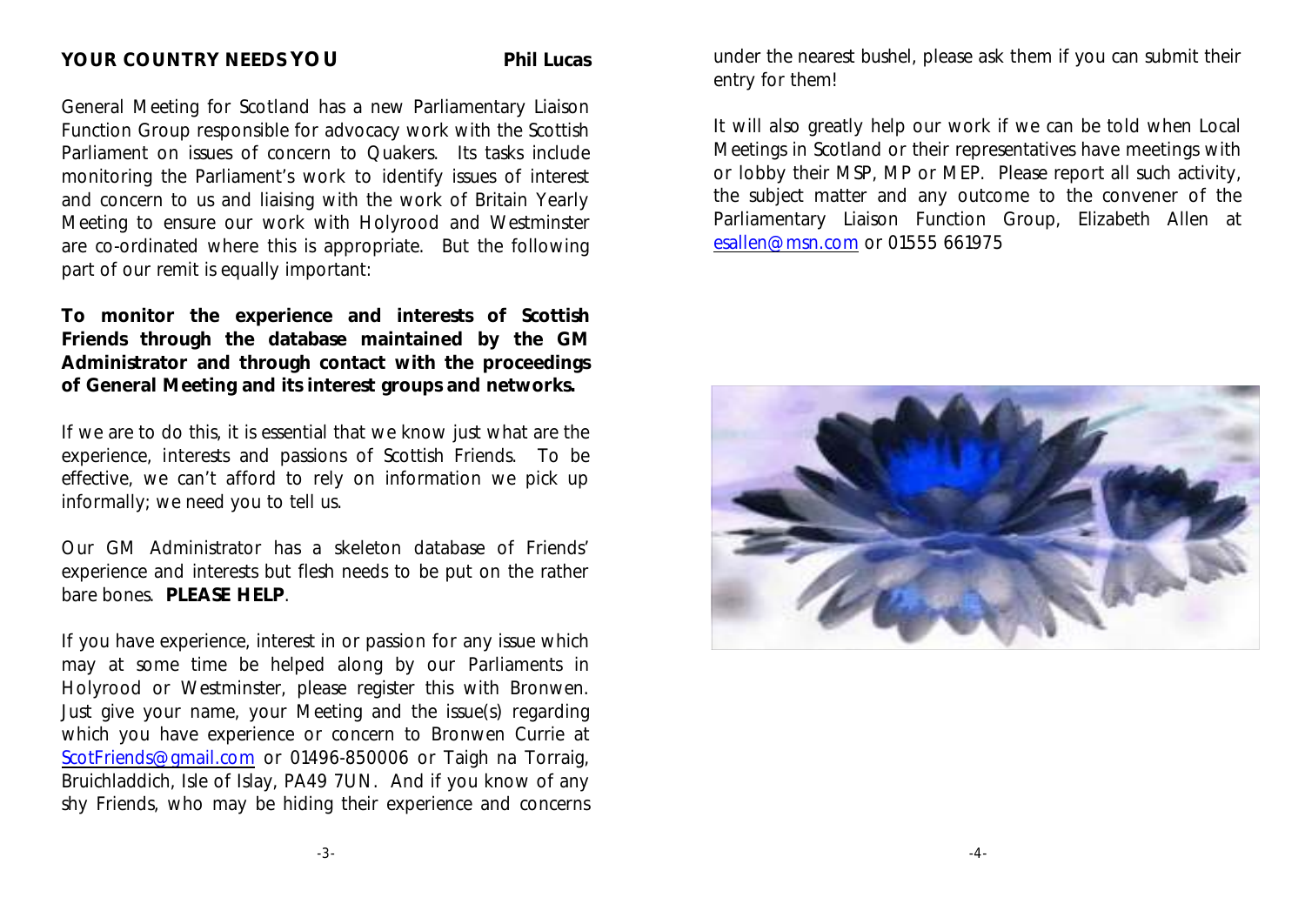**The future of Action of Churches Together in Scotland (ACTS)**

#### **Margaret Peacock**

It is good news that Scottish Churches House is being leased for ten years, and is no longer a drain on ACTS' finances. The house has occupied the attention of ACTS' churches' representatives for several years, and ACTS is now re-inventing itself to take account of its new freedom. Last October the representatives met overnight at the Conforti Institute in Coatbridge. After the normal business we turned to what Friends would call a threshing meeting. It was introduced by a guest speaker - Natasha Klukach, programme executive from the World Council of Churches in Geneva. From her scholarly introduction I appreciated several of her statements, which I reproduce here.

"Over the years the experience of and with the Orthodox member churches demonstrated that another means of making decisions other than majority voting needed to be found. The adaptation of structures to a different time is quite simply part of the ecumenical journey, not a task that befalls us because things are suddenly all going wrong."

"It's good for us in this thinking about ecumenical organizational structures to be clear about what they have given us. The kinds of structures we have in place, whether councils or churches together, **have given us a way of talking to each other**, a place to meet where we just simply weren't before."

"We have learnt in our experiences with our brothers and sisters of other faiths that often it is our ecumenical structures that make a good and visible starting point for **interfaith relations**"

"God has given the churches many rich gifts and blessings. Among them are unique expressions of faith, ways of worship, sacramental life, special insights into justice and peace and reconciliation, understandings and experience of mission, different ways of offering prophetic witness in the world and financial and human resources. As long as we in our churches see these gifts as our own, perhaps from a perspective of selfpreservation or protection or perhaps because we aren't certain how they will be received by others, the potential of the gifts cannot be realized. We need, as churches, to recognize that the gifts we have are properly for the building up of the fellowship of the whole. We cannot be afraid to lose ourselves in being part of a fellowship. The starting point of fellowship means willingness to bring all of who I am and what is mine. Can each of the member churches of ACTS identify what it brings to the fellowship? More challenging is the question: can the member churches name any things that they are holding back? "

"The Spirit who resides in our expression of the Church reaches out to embrace the same Spirit who resides in our fellow Christians and in the experience of the Church to which they belong."

Later Douglas Galbraith, convener of ACTS, referred to the well known passage in 1 Corinthians about "many [different] members but one body" He interpreted this not as diversity needing reconciliation but as specialised members being necessary for the functioning of the body.

A small group will bring suggestions to the next meeting on 27 February.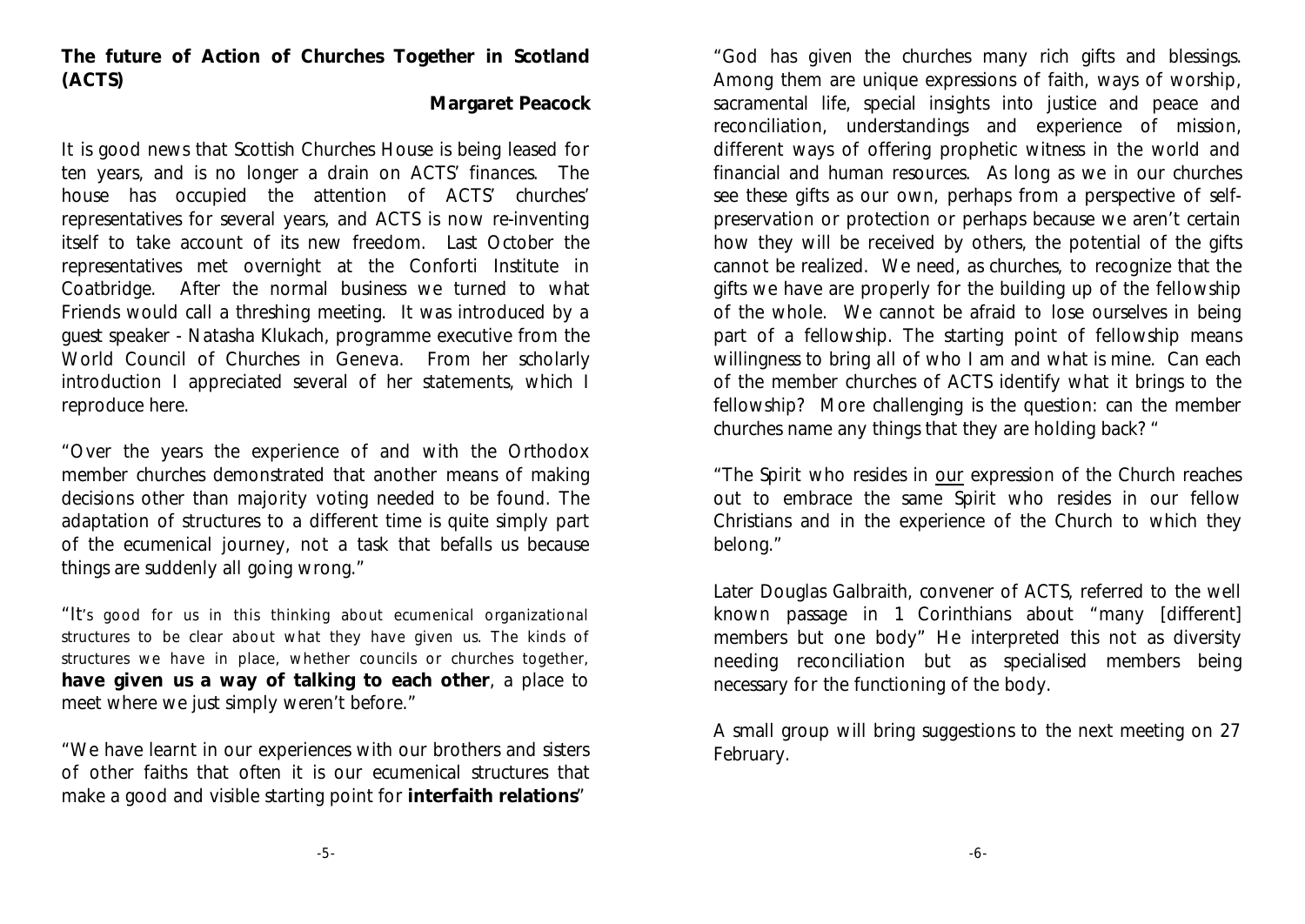**Report of GM for Scotland 17-18 Nov 2012.**

#### **Trident, Call to Action for Quakers in Scotland Elizabeth Allen**

Do you have an interest in disarmament issues and in Trident in particular? Are you willing to put the Quaker point of view on Trident to your MP and MSP?

In Scotland, we have on our doorstep the military means of annihilating vast populations, Trident. Why? We are told it is there for our security. This military concept of security is at odds with the experience of many that it is poverty, hunger, disease and climate change which are the real threats to humanity. As Quakers we are committed to promoting the concept of human security, which links security to the meeting of human needs, rather than to protecting national sovereignty. Getting rid of Trident is an important step in this direction. If you want to know more, briefing material is available from Britain Yearly Meeting.

In his article, "Your Country Needs You", Phil Lucas introduced the work of the General Meeting Parliamentary Liaison Function Group. Trident is the first focus of the Group's work and we are looking for Friends from throughout Scotland to speak out about the replacement of Trident. We hope Friends will do this together and to facilitate communication we are developing an email interest group on the issue of Trident. The email group will be administered by a member of the Function Group, and will be used to advise you about potential actions that you might take in this campaign and to send you updates. You would only be sent emails by the list manager, rather than receiving emails from everyone on the group.

If this is for you, please contact the convener of the Parliamentary Liaison Function Group, Elizabeth Allen

email [essallen@msn.com](mailto:essallen@msn.com) or Tel. 01555 661975.

#### St Andrews LM hosted our residential meeting with the theme of **Peacemaking: vision for the future**.

**Ann Millar**

Before addressing the theme, in the morning we worked through the local business, which included a report by Roz Currie on Summer Shindig 2012, when 51 young people spent a week building a community with a strong Quaker ethos, particularly felt in the deep involvement in the evening Epilogues.

Also we heard an update on the post of a part-time Parliamentary Liaison person - based in Scotland, but to be part of the BYM Parliament Liaison Team. This post is to enable Friends in Scotland to play a more effective advocacy role, particularly with the Scottish Parliament. The team and BYM trustees were asked to explore the way forward.

We heard a report from a small working group from East and North AMs, monitoring the changes at the Ury estate near Stonehaven where Robert Barclay is buried. In particular the Barclay mausoleum and graveyard are in a vulnerable condition. The group is in contact with the family, the present owners and the developers.

In the afternoon the theme was addressed by Philip Austin, Mary Alice Mansell and Janet Fenton. Philip reviewed the history of the Northern Friends Peace Board, which celebrates its centenary in 2013. He emphasised its role in peace-making by bringing groups together and led a discussion on the role individuals can play. He asked us to consider what political and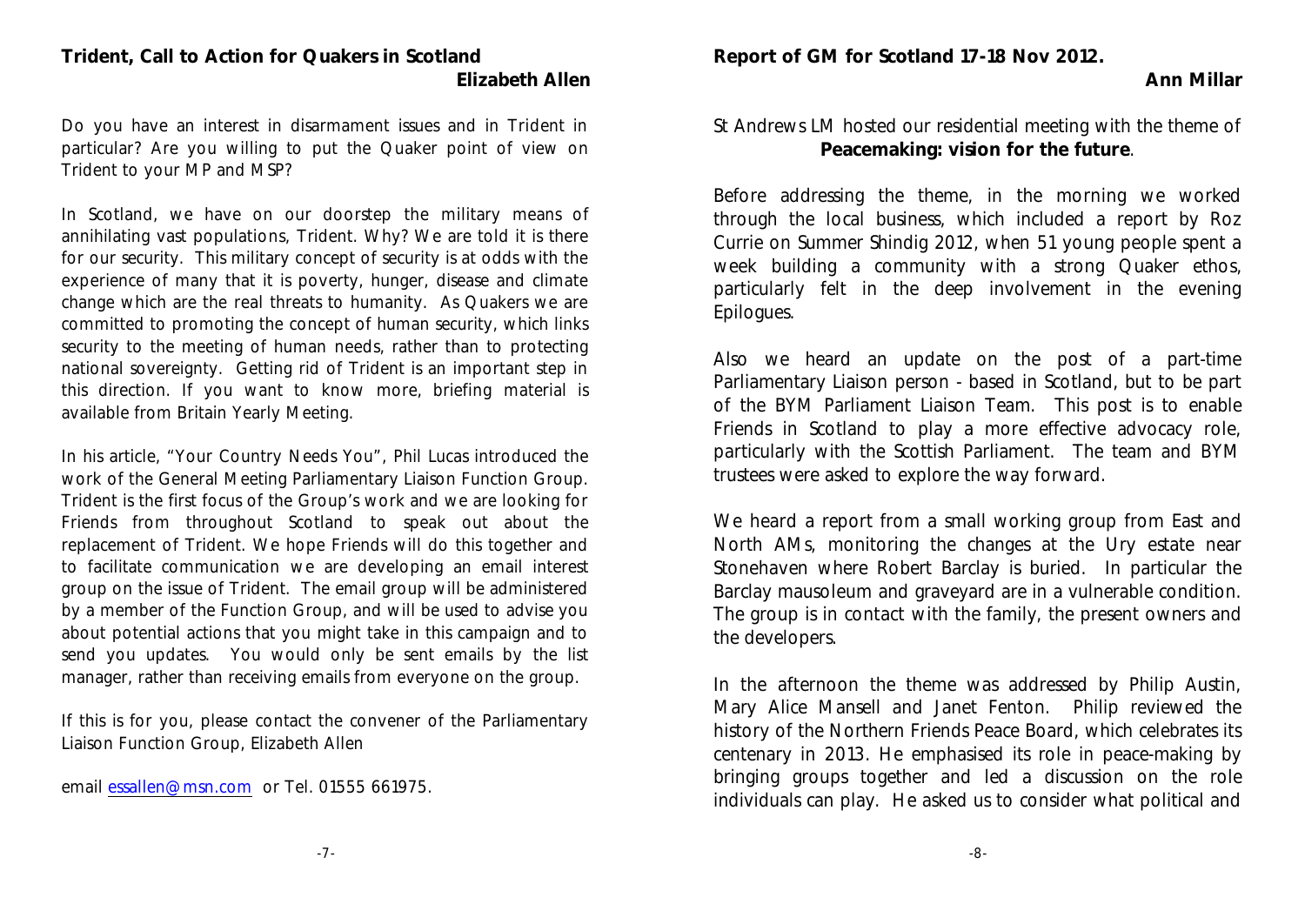practical steps we could take to contribute to a resilient and peaceful society.

Janet Fenton and Mary Alice Mansell told us of their work with 'Scotland's for Peace', a coalition of organisations working for a more peaceful future. They also encouraged us to become more involved in peace issues particularly non-proliferation of nuclear weapons. Janet, who had attended a conference in Vienna with assistance from Quakers, stressed the unwillingness of UK diplomats to discuss nuclear issues.

On the Saturday evening Alastair Reid and Jasmine Perinpanayagam showed a film and spoke about Quakers in Kenya which contained harrowing testimonies of violence to individuals but also showed positive inter-relations at a range of Quaker Meetings.



**Equal Marriage Bill Consultation Phil Lucas - for the GM working group**

Friends will be aware that the Scottish Government has published its proposals for marriage equality in Scotland and is seeking the views of everyone who lives in Scotland.

The General Meeting working group is preparing a Scottish Quakers group response, which will reflect our strong support for the bill, since it meets so well the requirements we outlined in our response to the initial consultation. But it is also important that as many Scottish Quakers as possible send in individual responses. The easiest way to respond is on line, so if you don't have internet access you may wish to meet with a Friend who does.

The link is www.equalmarriage.org.uk/consultation

The Equality Network is, as ever, being very supportive of our stance and has published a very useful guide to help you with the process. You can find this on their website; just type Equality Network guide to the consultation into your browser.

The deadline for the receipt of responses is 5 pm on March 20th.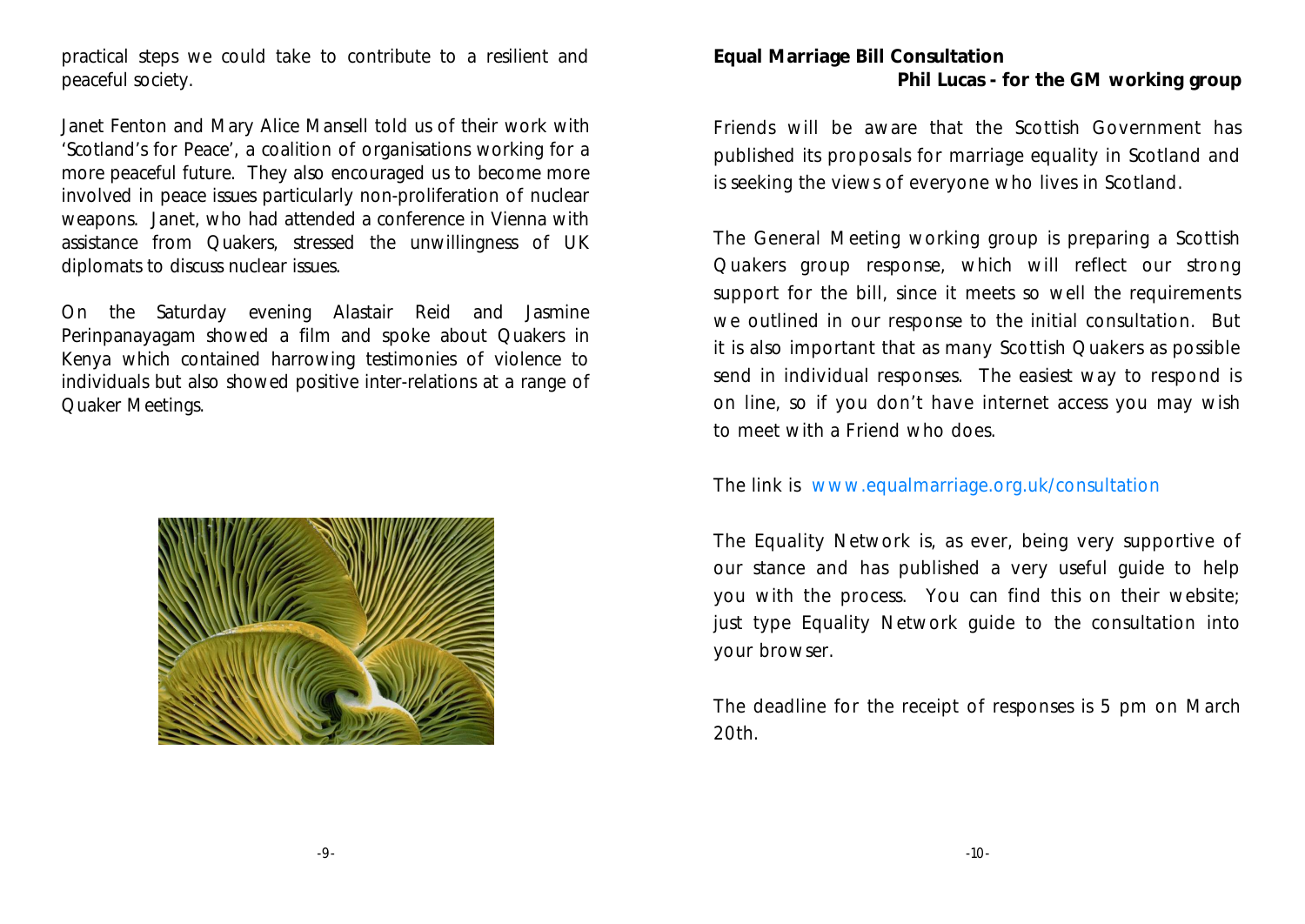#### **Meeting for Sufferings at Friends House 1 December 2012 Kevin Franz**

I was glad to experience the 'new look' Meeting for Sufferings at a stage when, in the words of the Clerk, it was growing as a worshipping community and on a day when the agenda was less busy.

Section 25:08 of Quaker Faith & Practice was read in the opening worship and its final sentence illuminated our work: *'….we have to accept our position in the world with as much grace, responsibility and fortitude as we can muster, and try to grow up to our mission of love in this tangle of prospects and torments.'*

In his final report as clerk of BYM Trustees Jonathan Fox spoke about the Vibrancy in Meeting Project, setting it in the context of the changing demographics of the Society. It prompted for me the core question of how the Society in its 'mission of love' is to remain both rooted in its traditions and free to develop its distinctive character.

That mission of love is enabled by our ability to fund the centrally managed work. In his report Peter Ullathorne, YM Treasurer, revealed that although the accounts for 2012 were likely to show a surplus there had been a decline in contributions and the shortfall met by substantial legacy income. This financial profile is of concern to Trustees and should be of concern to all Friends.

The major focus of the day was a report by the Minute 36 Commitment Group. Friends will recall that the Group was set up after YMG 2011 to help take forward our commitment to become a low-carbon sustainable community. It has no easy task and it has been hampered by the modest response of meetings to its climate impact calculator. The Group, whose membership reflects the wide range of opinion within the Society, asked for the help of Sufferings, asking if the concern was seen by Friends as a spiritual one and what concrete assistance the Group could offer to meetings.

We heard of many small-scale initiatives which Friends are engaged in and of the role of QPSW in advocacy and Woodbrooke in training. But as we sought to respond a number of underlying questions emerged. Is the concern seen by Friends as a spiritual issue, and what meaning does that phrase have for us? Is our commitment prompted by fear and guilt more than by love? Do Friends look for co-operation with other faith groups, some of whom may be further on the journey than we are? Do some Friends who were not at Canterbury in 2011 have difficulty in uniting with the concern, and if so what does that tell us? Most tellingly, do Friends fear 'critical comparison' between one local meeting, one Friend and another?

Reflecting on the day I was struck by the theme of France YM: *'Let us make our future together'* and its encouragement: *'we are equal, so let us all be active participants'*.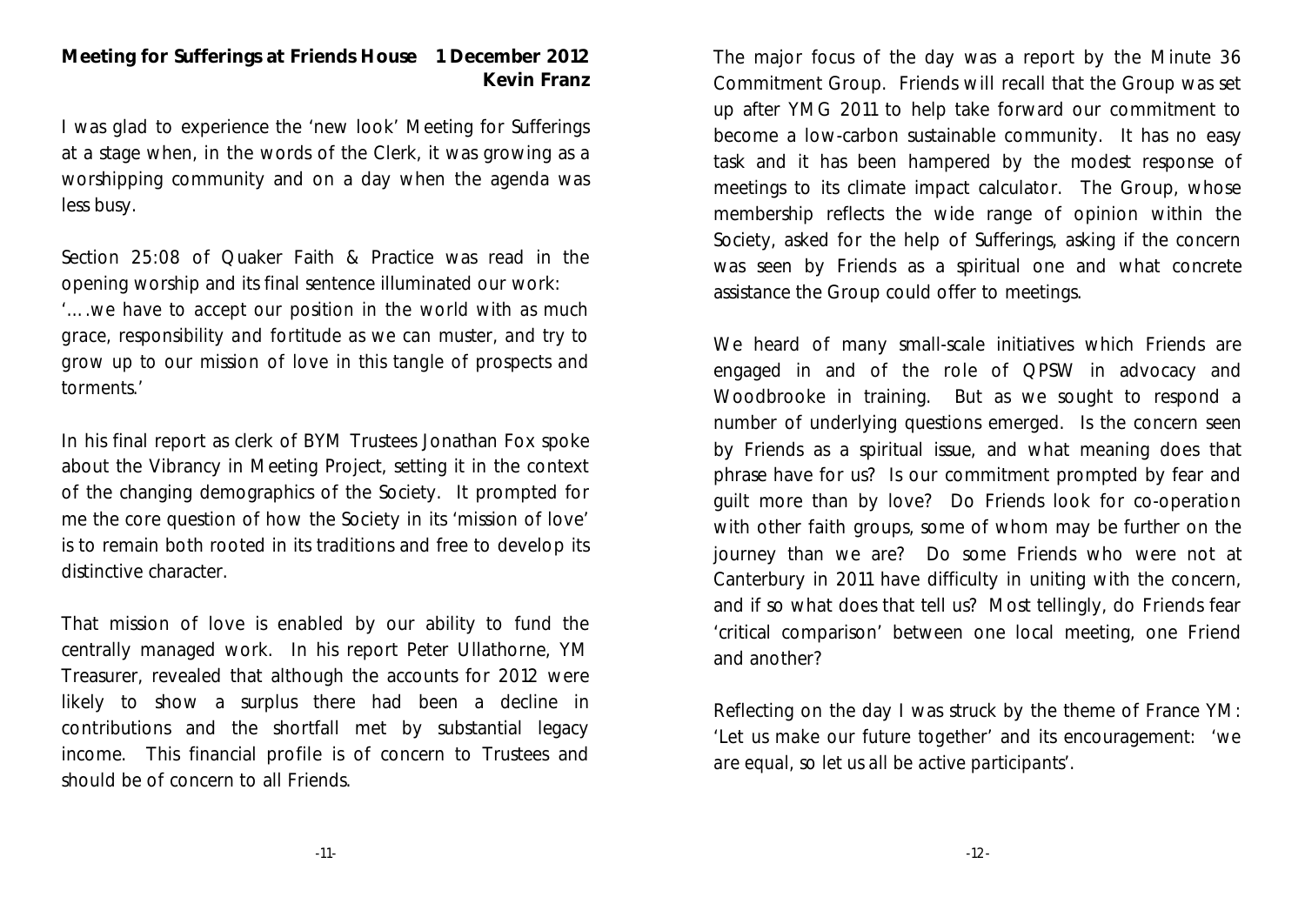**Letter from Meeting for Sufferings 1st – 3rd February 2013 Jane Pearn**

#### Dear Friends

This time, we met at Woodbrooke over a weekend: for me it was a productive and positive experience. Congregating from all over Britain for a day in London only 5 or 6 times a year, it's hard to build up any sense of community. Here, we had the chance to hear each other's voices, and to start to work together as a group. One of the purposes was to explore our role, how it meshes with Britain Yearly Meeting and with the various groups within it. As you might imagine, we spent some time considering our relationship with BYM Trustees, a role which was until quite recently fulfilled by Meeting for Sufferings as a whole. I think it's fair to say that this didn't work terribly well. Separating the roles allows Sufferings to have time for reflection, and for vision. More detailed work, and the practicality of our vision, is the domain of Trustees. As Jennifer Barraclough, new Clerk of Trustees, put it: 'It's like a married couple – you both know there needs to be butter in the fridge. But one of you knows how much there is.'

The image of marriage came up several times, and led naturally to trust and communication, both of which underlie any successful partnership. As Friends ministered during our sessions, a 3D picture began to emerge instead of a flat diagram.

'Trust depends on communication.'

'Trustees mustn't make decisions we're unaware of.'

'We must listen to the other as our Friends and colleagues, doing things we wouldn't want to do ourselves.'

'Never forget the importance of love.'

'Britain Yearly Meeting is one body. Clerks, committees, task groups, are all servants of the Meeting.'

'The importance of listening…..'

'Taking responsibility for being connected… the information is there if you look for it….'

'Trustees might sometimes ask us for guidance and discernment…' 'Visioning is about the future… we need to be forward, not backward-looking'

'Marriages can involve disagreement. Quakers sometimes think that agreement is all…'

And we thought about other relationships – individuals with their meetings; local meetings with Yearly Meeting; and allowing time and space for Friends in their local meetings to 'own' decisions made elsewhere. We asked how Area/General Meetings can be assured that the minutes they send receive due time and attention. Do their minutes always give enough background information to be helpful? (No) Again and again, the importance of effective communication leading to mutual trust, in turn leading to better communication, as we become sure that we are being heard.

Jennifer Barraclough again, sharing a notice she had in her office while Director of Woodbrooke:

'The biggest problem with communication is the belief that it has taken place.'

There was time for other activities: including designing a poster to show what Meeting for Sufferings is for. My group imagined a ship, with Sufferings guiding it between the islands of Yearly Meetings, where major decisions about direction are made, while we keep it from icebergs, navigate stormy waters, and try to steer a true course using the chart given to us at the last island. And on board of course are the trustees, ensuring that we have provisions for the voyage.

Hmmmm…needs further work.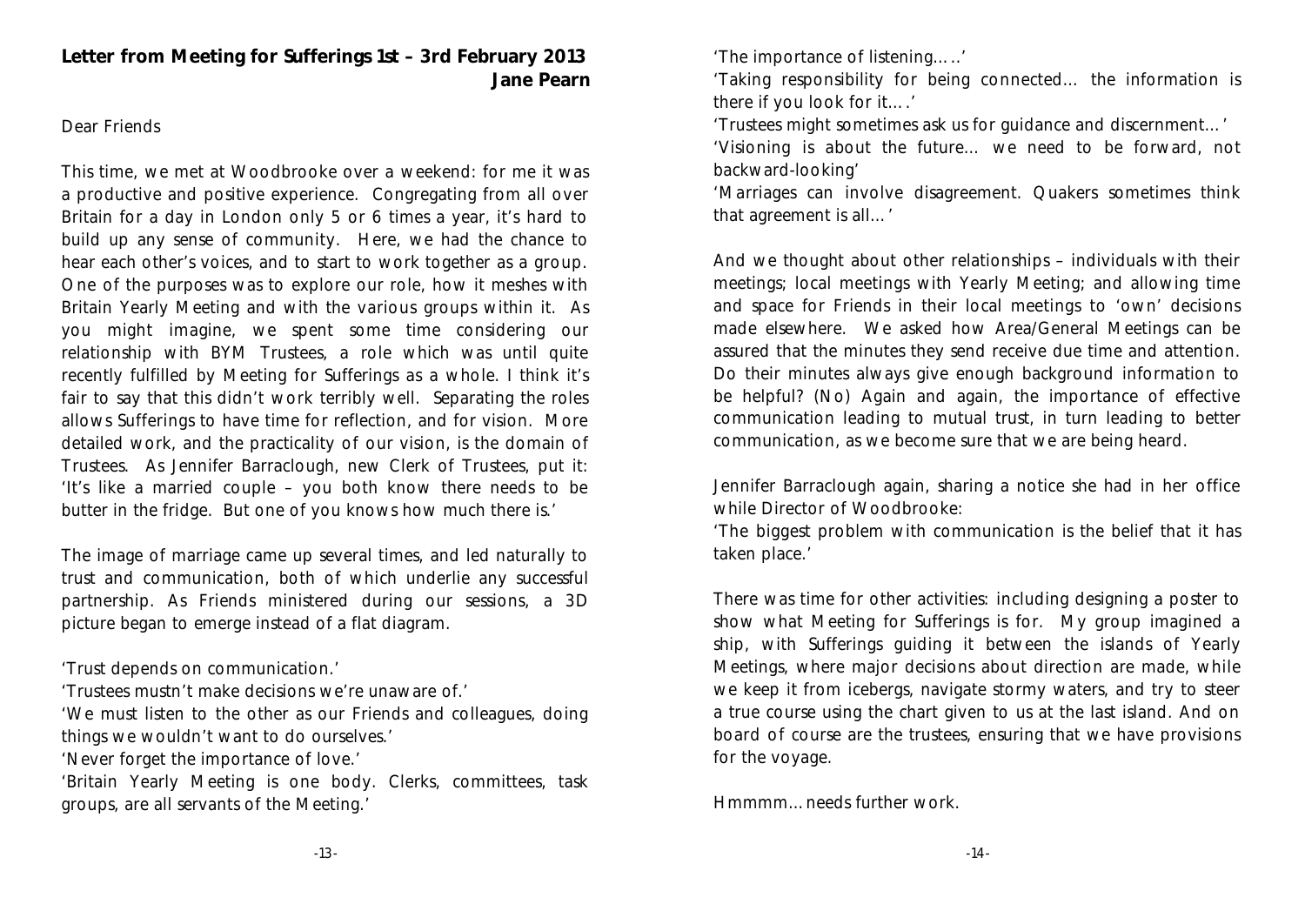#### **New Light on the Bible <b>Margaret Roy**

There was a larger than usual group at Woodbrooke with Rex Ambler and Tim Peat Ashworth as tutors.

It was not an ordinary Bible study posing the questions: did the Bible have anything to say to Quakers today; how did the early Friends use the Bible; was the Bible an authority to Friends today?

The Early Christians did not have the Bible we use today. Instead they had an experience of God. Rex drew our attention to eight people in the Bible who had an encounter with God. What they had in common was to ask God, who are you? Then from the encounter to ask themselves, who am I? It was an experience that drew them beyond their known reality and usually involved a struggle with themselves. Abraham, Jacob, Moses, Isaiah, Job, Jesus, Paul, the Apostles. George Fox and the Early Friends also knew the experience of dread and transformation encountering God. There is much fear in the encounter because we will never again be the same.

Tim Peat Ashworth spoke of Paul and the Early Christians, of the difficulties of keeping to the Way and thus what Paul was conveying in his Epistles. God's prophecy is an on-going revelation which was recognised by Early Friends and split us off from many other non-conformist movements. *The Light will reveal your condition. The day is coming when I will write my word in their hearts.* Christ came to teach his people himself. *The sheep that belong to me hear my voice.* Tim drew his famous diagram to illustrate Paul's message. With the coming of the Spirit we are not only pulled out of slavery but receive a new perception.

We worked in groups to attempt to understand our own condition in relation to the Spirit, how we embodied the interaction of the spirit with all life.

We concluded that the Bible gave us freedom to explore the nature of God, and truth. It was similar to Quaker testimonies showing us the encounters of others with the Living Spirit. And it left us to question, do we know what is the true Light?

NB, Woodbrooke on the Road brings tutors to local areas which cuts travel costs for all of us further afield, and lowers our Carbon Footprint as Quakers!

"The new Books of Members and Attenders for 2013 are now lout and should shortly be available from Local Meetings. Please check your entry as soon as possible and email Bronwen at scotfriends@gmail.com (or phone her on 01496-850 006) if you spot an error. She will put a list of errata in the April edition of Scottish Friend (and only in the April edition - you lonly have the one chance!)"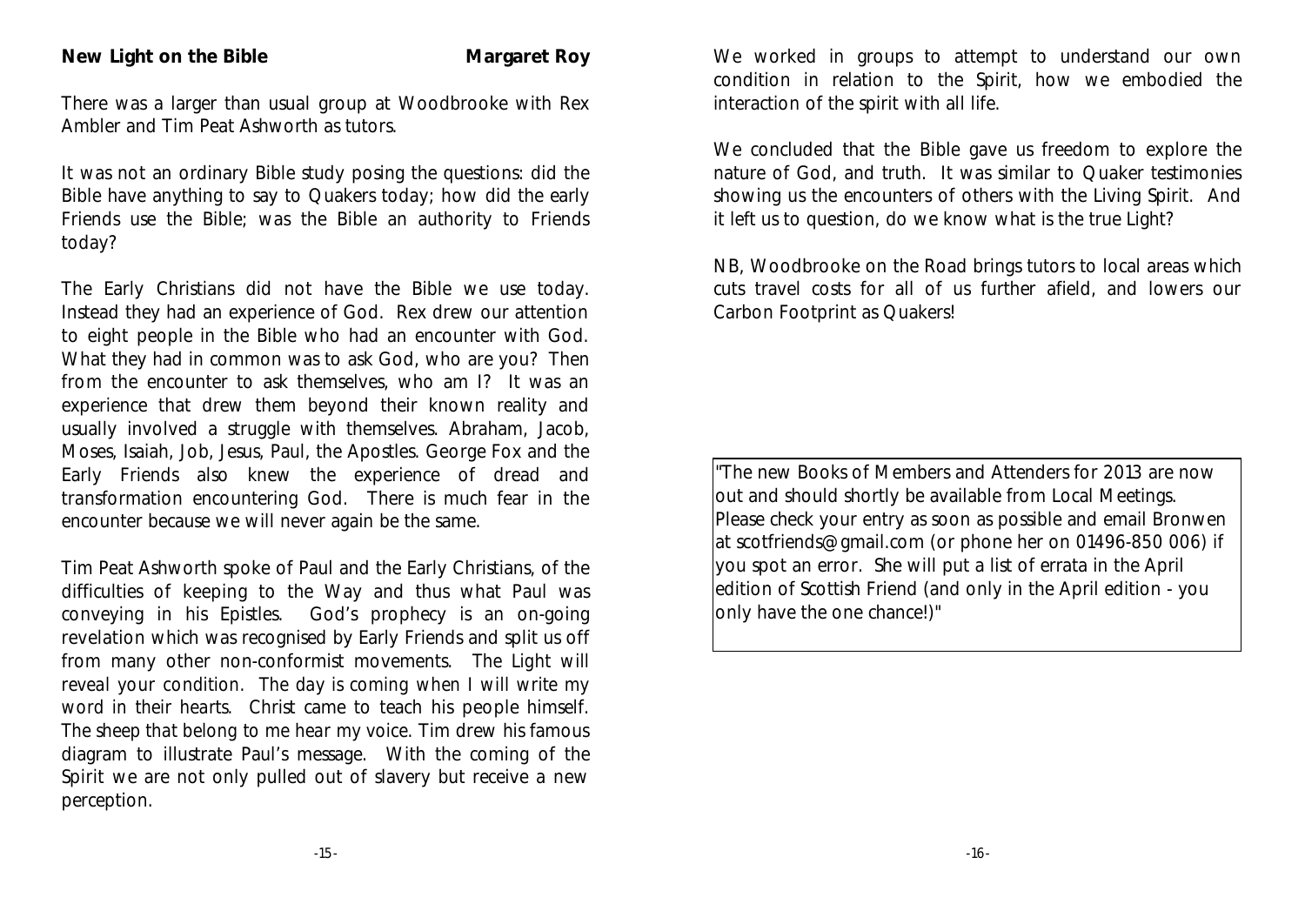#### **Compiled by Bronwen Currie**

At General Meeting in St Andrews in November, Roz Currie, coordinator at the 2012 event, showed a video made by the young people at Northern Young Friends Summer Shindig. It was an inspiring opportunity to see and hear just what Shindig means to its young participants. But only a small proportion of Friends in Scotland General Meeting got to see it. So, having received a number of wonderful reports written by other youngsters, plus the enjoyable account written from the staff point of view, I thought we could do no better than to string some excerpts from these together, to give all Scottish Friend readers a flavour of Shindig.

"When I was first told that Summer Shindig could change your life I did not think it was true. How could one week a year change someone's life?

 But… After learning to swim, going on the longest rollercoaster in Europe and being in a musical about cake I can say that I was wrong!........

The topic of this year's Summer Shindig was "It's Not Fair" which included thinking about how some adults discriminate against young people, gay marriage and many other pressing matters. We had talks on these topics from three different speakers, and then broke into our discussion groups to do activities on the themes of each talk.

One of the epilogues was in our discussion groups, in which my group thought about a story about two men and some starfish. We then decorated our own starfish using wax crayons and floated them in our "pond" (see-through plastic tub of water with blue tea lights in) whilst saying something we did to make a difference to the world."*Lilith*

"What I particularly enjoy about Shindig is the opportunity to reflect. The talks are always an interesting insight into some current issue, with the theme of this year being Equality. Meeting for Worship is held in the mornings, and epilogue in the evenings gives a great opportunity to look back on the day." *Ben*

"Shindig is an amazing week and a gathering like no other. Over the four years I have attended Shindig I have made some fantastic friendships and I will look forward to attending next year and the year after. Shindig is a perfect mix of spirituality and humour and this makes it an unforgettable experience. Without Shindig I would be a different person and the memories from Shindig will stay with me forever." *Marcie* 

#### *And from the staff:*

"I was pleasantly surprised and perhaps humbled by the open and grown up attitude the young people in my discussion group had when we discussed marriage, civil partnerships and sexuality... . Their opinions really impressed me, and were in some ways more natural than my own. They seem to have grown up with the opinion that 'gay is okay' imprinted on their outlook on life, and others. It makes me smile to know that we are becoming more and more open and accepting to difference and to know that I have had the privilege to work with young people who are going to make sure that the next generation shines.

All in all I think we can describe Summer Shindig 2012 as a sensational success. Many of the staff team commented that it